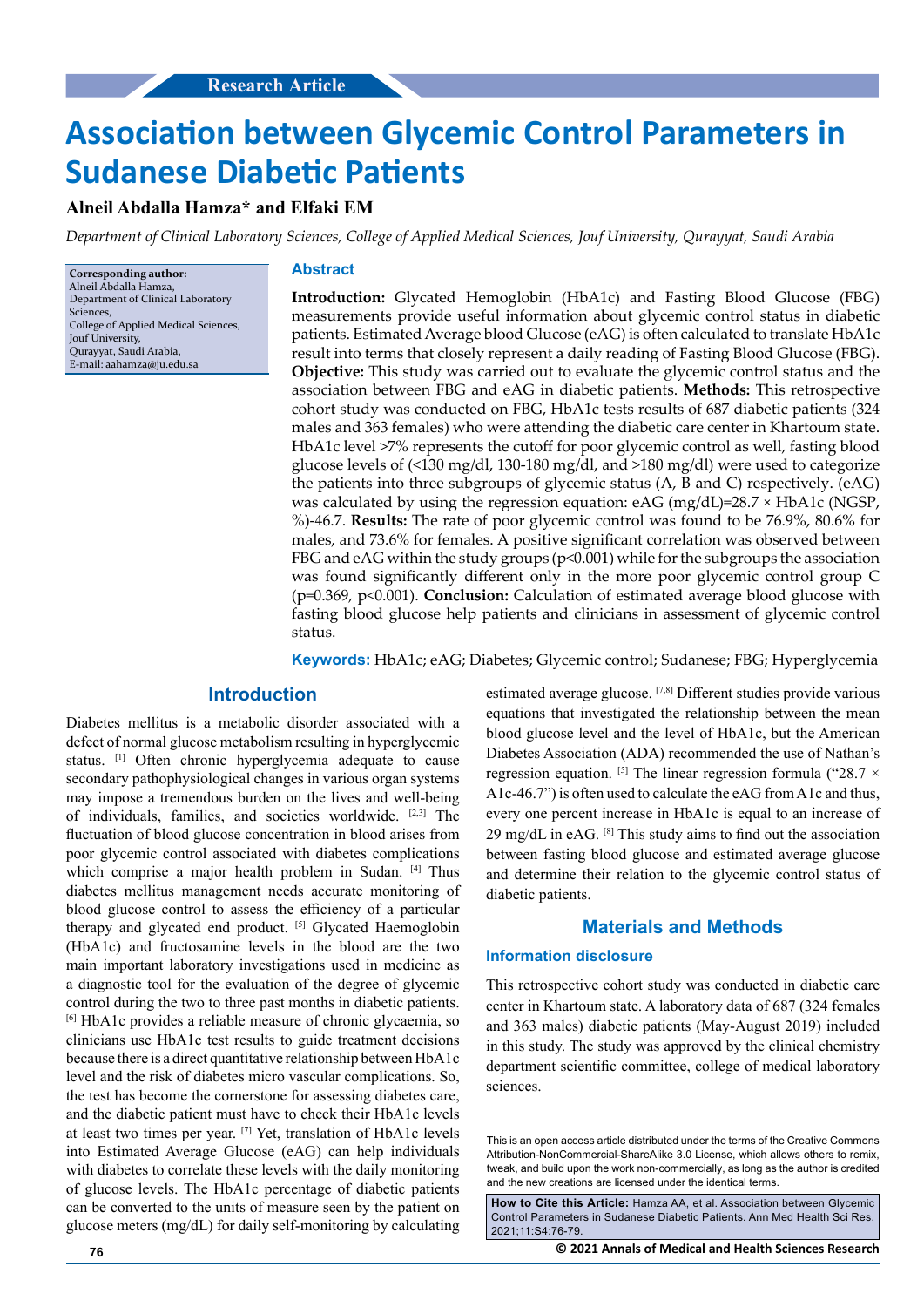### **Study design, population and baseline characteristics**

The study group was selected from diabetic patients that had hemoglobin levels between 12 and 16 g/dl. Glycaemic control status was defined according to the HbA1c target of <7% as recommended by the American Diabetes Association and accordingly, HbA1c level of >7.0% was defined as 'poor glycaemic control'. The estimated glucose levels (mg/dl) were calculated using the following formula:  $(28.7 \times HbA1c-46.7)$ . [8]

According to the patients' fasting blood glucose levels, we divided the study group into three groups: group A: FPG, <130 mg/dL; group B: FPG=130-180 mg/dL; and group C: FPG.>180 mg/dL.

#### **Statistical analysis**

All statistical analyses were performed using the Statistical Package for Social Sciences (SPSS, version 20.0 for Windows, IBM). Data were expressed as the means  $\pm$  Standard Error of the Mean (SEM). A p-value of 0.05 was accepted as significant.

The normality of the variables was evaluated by using the Kolmogorov-Smirnov test. The Chi-square test performed to compare proportions between patients with good and poor glycemic control, to compare levels of FPG and eAG the Wilcoxon signed-rank test applied, and the Mann-Whitney U test used to compare between the variables of finales and females. Spearman correlation coefficient (r) was used to illustrate the relationship between FPG and eAG levels.

# **Results and Discussion**

Different studies investigated the relationship between the mean blood glucose level and the level of HbA1c and various equations have been obtained.  $[4,5]$  Nathan's regression equation, which translated HbA1c into eAG level and determines its relationship to the Fasting Plasma Glucose (FPG) level has been recommended by the American Diabetes Association (ADA) to be used as comparative with FBG to help in monitoring glycemic control. [5,6] The present study results [Table 1] showed that 76.9% of the study group had poor glycemic control. This percentage was found to be similar and comparable to the poor glycemic percentages reported by different studies conducted in Eastern Sudan (71.9%). <sup>[4]</sup> Khartoum and Atbara (83.8%). <sup>[9]</sup> Community-based study in different cities in Sudan (85%) [10] and in Bangladesh about 82% participants were found to be had inadequate glycaemic control (HbA1c  $\geq$  7%). [11]

As well, results [Table 1] showed that the calculated eAG means were found to be a higher and statistically significant difference (p<0.001) than FBG means within the entire group, good glycemic control, and poor glycemic control groups with strong positive correlation. These findings were found to be is consistent with previous studies conducted by Bozkaya et al. [5]

The eAG levels were found higher than the FBG levels because of fasting state and because the eAG level is reflective of all plasma glucose levels over the previous 2 months-3 months. Consequently, calculation of eAG will help patients better understand the importance of keeping their blood glucose levels within acceptable limits and may rescue them from invasive approaches for glucose homeostasis [5] because due to the low level of FBG, patients may change diet, which could negatively impact their or her metabolic control. Different studies reported that dietary non-compliance, lack of physical exercise, poor storage and usage of drugs, poor quality of drugs, poor prescription of drugs are the main factors that contributed to the main diabetic complications such as cardiovascular disease, nephropathy, and retinopathy have been associated with longer duration of poor diabetes control. [12,13]

For the subgroups, the study results [Table 2] showed that calculated eAG levels were found to be higher and statistically significant than FBG in groups A and B  $(p<0.001)$ rather than in group C in which the eAG level was found less than FBG with no statistical difference  $(p=0.645)$ . Moreover, a significant positive strong correlation coefficient showed in group C  $(p<0.001)$ . These findings demonstrate that the association

| Table 1: The statistics of glycemic control parameters within groups. |                           |         |                                                                    |         |                                                  |         |  |
|-----------------------------------------------------------------------|---------------------------|---------|--------------------------------------------------------------------|---------|--------------------------------------------------|---------|--|
| <b>Groups</b>                                                         | Entire group<br>687(100%) |         | Good glycemic control<br>HbA <sub>1</sub> C $< 7\%$<br>159 (23.1%) |         | Poor glycemic control<br>HbA1C>7%<br>528 (76.9%) |         |  |
| N(% )                                                                 |                           |         |                                                                    |         |                                                  |         |  |
| <b>Parameters</b>                                                     | Mean ± SEM                | P-value | Mean ± SEM                                                         | P-value | Mean ± SEM                                       | P-value |  |
| FBG (mg/dl)                                                           | $193.4 \pm 3.6$           | < 0.001 | $128.6 \pm 4.3$                                                    |         | $212.9 \pm 4.1$                                  | < 0.001 |  |
| eAG (mg/dl)                                                           | $225.0 \pm 3.1$           |         | $141.0 \pm 3.8$                                                    | < 0.001 | $250.3 \pm 3.1$                                  |         |  |
| HbA1c (%)                                                             | $9.5 \pm 0.10$            |         | $6.5 \pm 0.13$                                                     |         | $10.3 \pm 0.10$                                  |         |  |
| FBG vs. eAG                                                           | $r=0.594$ ( $p<0.001$ )   |         | r=0.754 (p<0.001)                                                  |         | r=0.467 (p<0.001)                                |         |  |
| P-value at $(p<0.05)$ .                                               |                           |         |                                                                    |         |                                                  |         |  |

| Table 2: The statistics of glycemic control parameters within subgroups. |                    |         |                         |         |                         |         |
|--------------------------------------------------------------------------|--------------------|---------|-------------------------|---------|-------------------------|---------|
|                                                                          | Group A            |         | <b>Group B</b>          |         | Group C                 |         |
| <b>Subgroups</b>                                                         | FBG<130 mg/dl      |         | FBG 130-180 mg/dl       |         | FBG>180 mg/dl           |         |
| N(% )                                                                    | 190 (30.3%)        |         | 239 (26.2%)             |         | 253 (43.5%)             |         |
| <b>Parameters</b>                                                        | Mean ± SEM         | P-value | Mean ± SEM              | P-value | Mean ± SEM              | P-value |
| FBG (mg/dl)                                                              | $106.3 \pm 1.0$    | < 0.001 | $154.1 \pm 1.3$         |         | $277.7 \pm 4.7$         | 0.645   |
| eAG (mg/dl)                                                              | $166.7 \pm 4.1$    |         | $210.5 \pm 4.7$         | < 0.001 | $274.1 \pm 4.1$         |         |
| HbA1c (%)                                                                | $7.4 \pm 0.14$     |         | $9.0 \pm 0.16$          |         | $11.2 \pm 0.14$         |         |
| FBG vs. eAG                                                              | $r=0.062(p=0.377)$ |         | $r=0.120$ ( $p=0.110$ ) |         | $r=0.369$ ( $p<0.001$ ) |         |
| P-value at $(p< 0.05)$ .                                                 |                    |         |                         |         |                         |         |

**Annals of Medical and Health Sciences Research | Volume 11 | Issue S4 | September-October 2021 77**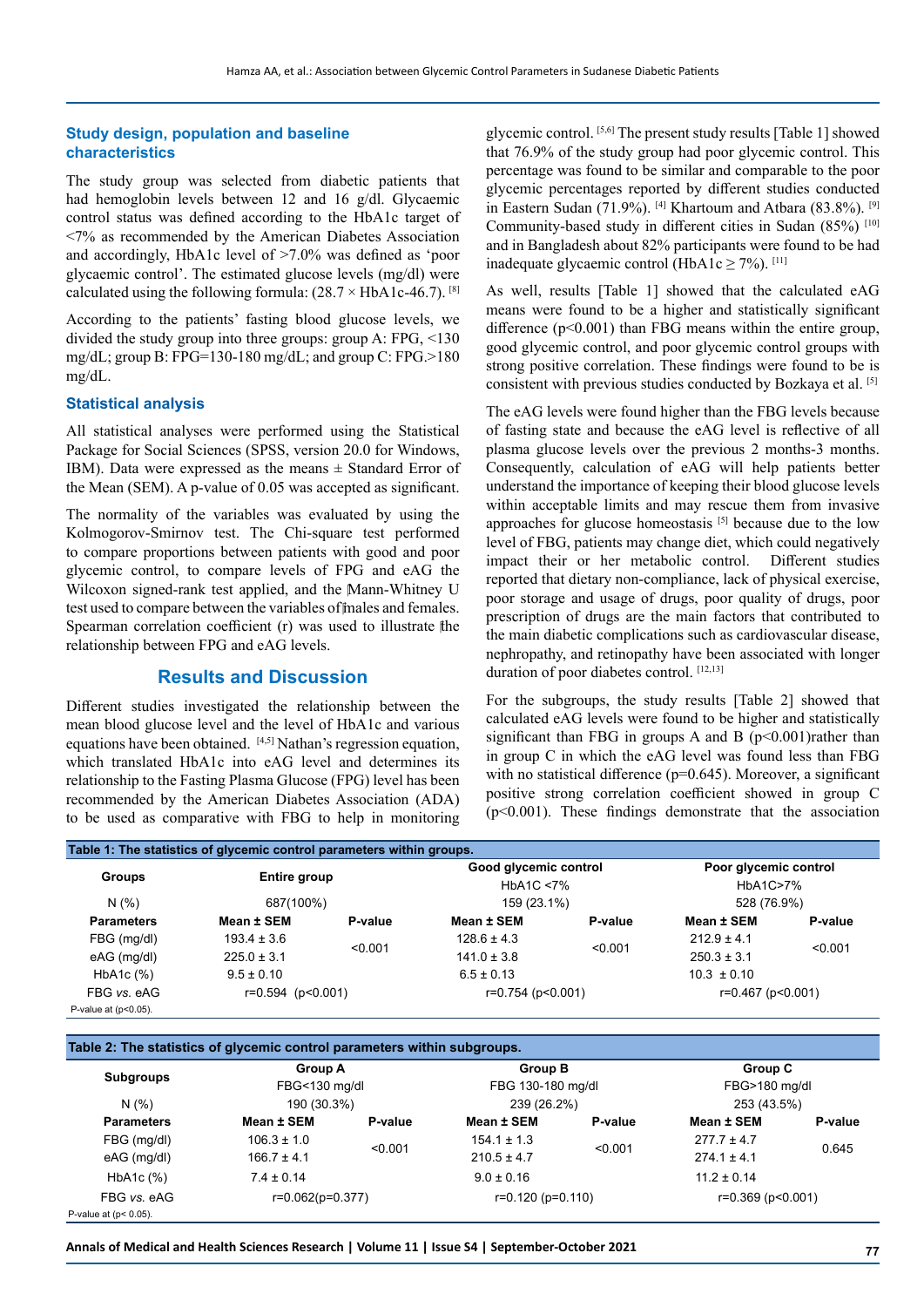| Table 3: Comparison of the glycemic parameter means in gender type. |                 |                 |         |  |  |
|---------------------------------------------------------------------|-----------------|-----------------|---------|--|--|
| Subgroups                                                           | Male            | Female          |         |  |  |
| $N(\%)$                                                             | 324(47.2%)      | 363(52.8%)      | P-value |  |  |
| <b>Parameters</b>                                                   |                 | Mean ± SEM      |         |  |  |
| FBG (mg/dl)                                                         | $203.6 \pm 5.7$ | $1844 \pm 44$   | 0.038   |  |  |
| eAG (mg/dl)                                                         | $230.7 \pm 4.6$ | $220.0 \pm 4.1$ | 0.084   |  |  |
| HbA1c (%)                                                           | $9.7 \pm 0.16$  | $9.3 \pm 0.14$  | 0.084   |  |  |
| FBG vs. eAG                                                         | 0.584           | 0.605           | < 0.001 |  |  |
| P-value at $(p<0.05)$ .                                             |                 |                 |         |  |  |

|  | P-value at $(p<0.05)$ . |
|--|-------------------------|
|  |                         |

| Table 4: Comparison of the glycemic control percentages in males and females. |              |              |              |              |                 |         |
|-------------------------------------------------------------------------------|--------------|--------------|--------------|--------------|-----------------|---------|
| <b>Gender type</b>                                                            | Male         |              | Female       |              | Chi squire test |         |
| <b>Groups</b>                                                                 | Good control | Poor control | Good control | Poor control | $\mathbf{X}^2$  | P-value |
| Entire group                                                                  | 63           | 261(80.6%)   | 96           | 267(73.6%)   | 4.718           | 0.03    |
| Group A                                                                       | 46           | 48(51%)      | 63           | 41(44.7%)    | 0.827           | 0.363   |
| Group B                                                                       | 13           | 59(81.9%)    | 27           | 81(75%)      | 1.205           | 0.272   |
| Group C                                                                       | 4            | 154(97.5%)   | 6            | 135(95.7%)   | 0.685           | 0.525   |
| P-value at $(p<0.05)$ .                                                       |              |              |              |              |                 |         |

depended on the control level of glucose as the glucose control get worse, the association became stronger. The same findings reported by Bozkaya et al. [5] to address the effect of gender on the association between the glycemic parameter.

Our study results [Table 3] revealed that the eAG level was found to be higher than the FBG level in male and female groups with a strong positive correlation. Also, it was observed that the FBG level was found to be significantly higher in males than in females while there is no difference observed in eAG level between gender types. Previous studies reported that patients with good to moderate blood glucose control are not entirely successful at managing their blood glucose, as reflected by their eAG levels, and the association between the FBG and eAG levels depends on the extent of blood glucose control. [5]

Besides, the study results [Table 4] showed that (80.6%) of males had poor glycemic compared to (73.6%) in females with a significant difference ( $p=0.030$ ). For the subgroup (A, B, C) the comparison results between males and females were found not statistically significant P>0.05. Different studies demonstrate the same findings [9] and show sex-based differences in the stage and severity of diabetes. [14,15] Poor awareness of diabetes and its complications is considered as the main factor that leads to an increase in the rate of poor glycemic control. Many studies suggested that diabetic patients require alternate strategies to improve glycemic control status. One of the strategies that should be considered to educate the patient on how to correlate the between fasting blood glucose as prompt evaluation of glycemic control and calculated eAG which is reflect the glycemic control for the last 2 months-3 months. [16,17]

# **Conclusion**

Our Study concluded that the rate of poor glycaemic control was remarkably high among Sudanese diabetic patients and especially among males associated with appositive correlation between eAG and FBG. These findings suggest the reporting of estimated average glucose alongside with fasting blood glucose may help the patients and healthcare provider in better understanding of glycemic control status.

# **Acknowledgment**

Our appreciation and gratefulness to all who were contributed to the success of this study including editors/publishers of all those articles and journals from which the literature for this article has been reviewed and discussed.

## **Author's Contribution**

Alneil Hamza: Data collection, analysis, interpretation and manuscript writing.

Elyasa Elfaki: Manuscript writing and editing.

#### **References**

- 1. Wiwanitkit V. Correlation between hemoglobin A1C level and fasting blood glucose level: A summary on the reports in the setting with high prevalence of hemoglobin disorder. Acta Fac Medicae Naissensis. 2012;29:89-92.
- 2. Agarwal N, Joshi S, Deshpande VK, Biswas DA. Correlation between glycated haemoglobin and glucose testing for diabetes mellitus screening. Indian J Med Sci. 2013;67:149-154.
- 3. Saeedi P, Petersohn I, Salpea P, Malanda B, Karuranga S, Unwin N, et al. Global and regional diabetes prevalence estimates for 2019 and projections for 2030 and 2045: Results from the International Diabetes Federation Diabetes Atlas, 9th edition. Diabetes Res Clin Pract. 2019;157:1-10.
- 4. Omar SM, Musa IR, Osman OE, Adam I. Assessment of glycemic control in type 2 diabetes in the Eastern Sudan. BMC Res Notes. 2018;11:1-5.
- 5. Bozkaya G, Ozgu E, Karaca B. The association between estimated average glucose levels and fasting plasma glucose levels. Clinics. 2010;65:1077-1080.
- 6. Velayutharaj A, Saraswathi R, Shivakumar R, Saha S, Niranjan G, Ramesh R, et al. Association of serum magnesium with glycemic control and insulin resistance in patients with type 2 diabetes mellitus. Int J Curr Res Rev. 2016;8:17-23.
- 7. Sherwani SI, Khan HA, Ekhzaimy A, Masood A, Sakharkar MK. Significance of HbA1c test in diagnosis and prognosis of diabetic patients. Biomark Insights. 2016;11:95-104.
- 8. Dib J. Estimated average glucose: A new term in diabetes control. Ann Saudi Med. 2010;30.